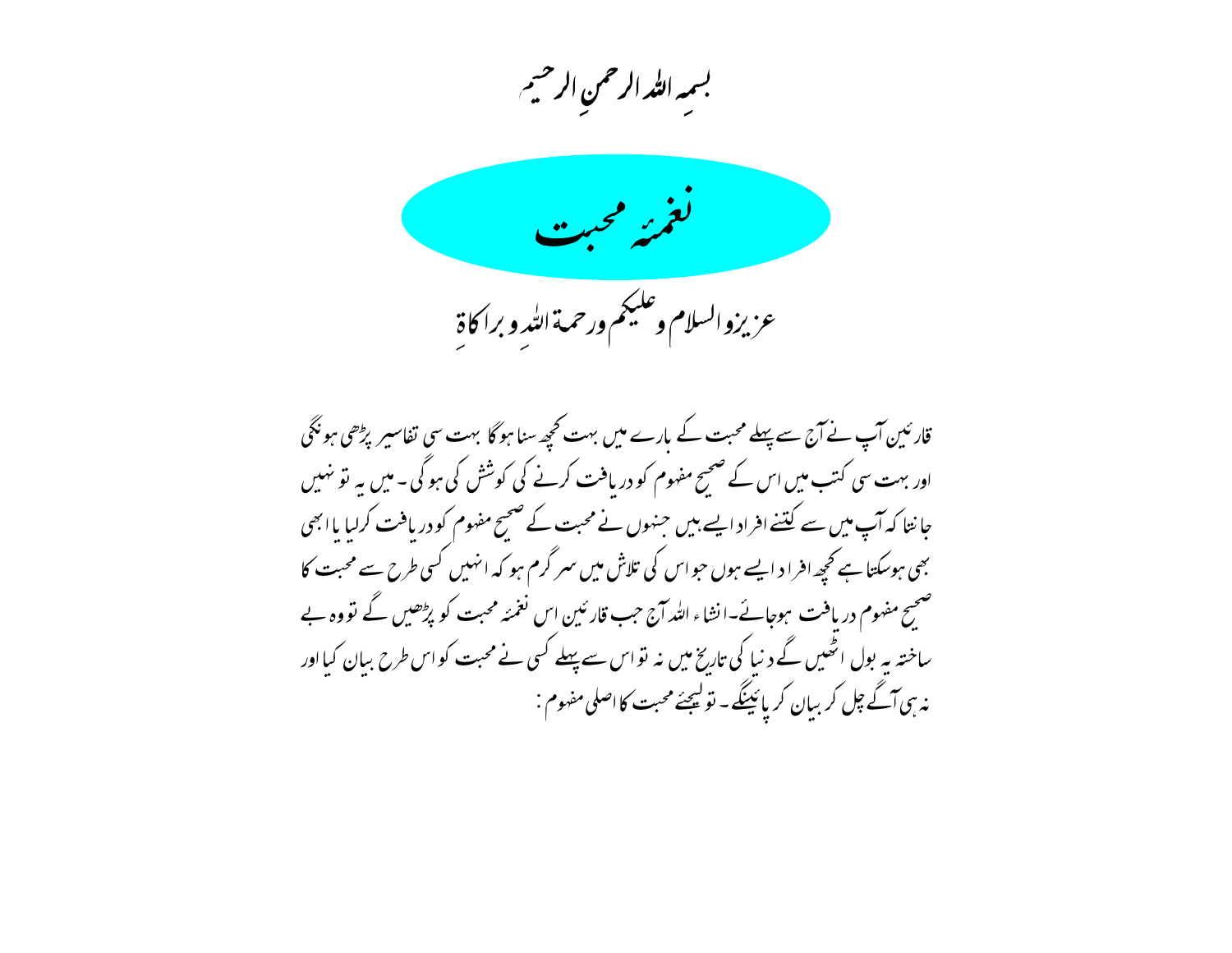محبت کبھی ختم نہیں ہوتی۔ نبوتیں ہوں توموقف ہوجائیں گی۔ زیانیں ہوں تو بند ہوجائیں گی۔ علم ہو تو مٹ جانے گا۔ کیونکہ ہماراعلم ناقص ہے ل اور ہماری نبوت ناتمام -لیکن *جب کامل آنے گا* توناتمام جاتارہے گا۔ جب میں بجہ تھا تو یچے کی طرح بولتا تھا۔ یجے کی طرح سمجھتا تھانچے کی طرح سوچتا تھا۔ کیکن جب حوان ہوا تو بچپن کی باتیں ترک کردیں۔ اب ہم آئیسے میں دھندلاسا دیکھتے ہیں ۔ گرایک وقت آنے گاجپ ہم رو برو دیکھیں گے ۔ اس وقت میراعلم ناتمام ہے۔ گمراُس وقت اپسے پورے طور سے حان لو لگا -جیسے میں بھی جانا جاتا ہوں ۔ غرض ایمان، امید، محبت په تيسوں دائمی تو پيس گمرافضل ان میں محبت ہے ۔

اگرمیں آدمیوں اور فرشتوں کی زبانیں بولوں۔ ا**ور محمه میں محبت نہ ہو۔** توميں ٹھنٹھناتا پيتل باجھنجا تی جانج ہوں۔ اگر نعمت نبوت رکھوں اور ہر راز اور ہر علم سے واقف ہوں ا گرمجھ میں یہاں تک کامل ایمان ہو کہ یہاڑوں کو سمر کادوں۔ اور مح<u>ص<sup>میں محبت نہ ہو تو بہج</u> ہوں۔</u></sup> ا گراپناسارامال مسکینوں کو کھلادوں۔ یاا پنا بدن جلانے کو دے دوں۔ اور مجھ میں محبت نہ ہو، تومجھے کجھ فائدہ نہیں ۔ محبت صا بر ہے اور مہریان۔ محبت حسد نہیں کرتی۔ محبت شیخی نهیں مار تی اور پھولتی نہیں ۔ نازیبا کام نهیں کرتی۔خود عرّض نہیں ہوتی۔ عصہ ور نہیں ہوتی۔ مدحمانی نہیں کرتی۔ یدی سے خوش نہیں ہوتی بلکہ نیکی سے خوش ہوتی ہے ۔ سب کحیحہ ڈھانپ دیتی ہے ۔سب کحیھ باور کرتی ہے ۔ سب یا نوں کی ا*مید رکھتی ہے سب کی برد*اشت کرتی ہے۔